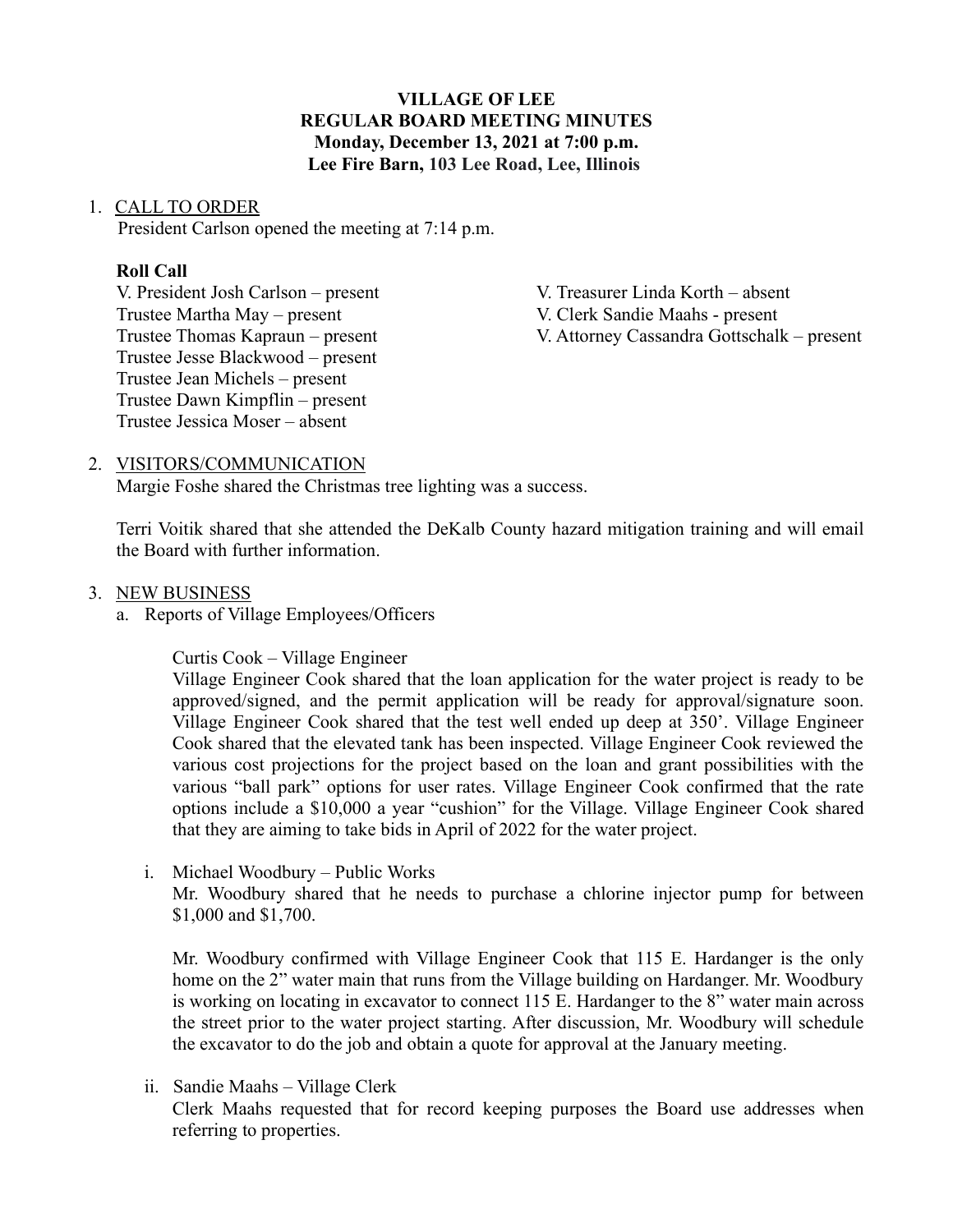Clerk Maahs discussed that the agenda is as listed in the Village's Code.

Clerk Maahs discussed that that Village does not have a spending limit for board members or employees which at this time prohibits Village employees from making purchases that are needed. The Board discussed a possible spending limit of \$1,000. Clerk Maahs will work with the Village Attorney to prepare an ordinance with a spending limit and emergency spending procedures for presentation and possible approval at the January meeting.

iii. Linda Korth – Village Treasurer

b. Discussion and possible approval of 2022 Meeting Schedule Trustee Kapraun made a Motion to Approve the 2022 Meeting Schedule. Trustee Michels seconded the Motion. Motion passed on the following voice vote:

Kapraun, May, Kimpflin, Michels, and Blackwood: yes Moser: absent

c. Discussion and possible approval of Ordinance No.  $21-12-13(A)$  – An Ordinance Defining Meeting and Adopting Policies for Remote Participation The Board discussed the Ordinance. Trustee Kimpflin made a Motion to Approve Ordinance No. 21-12-13(A) – An Ordinance Defining Meeting and Adopting Policies for Remote Participation. Trustee May seconded the Motion. Motion passed on the following voice vote: Kapraun, Michels, May, Kimpflin, and Blackwood: yes Moser: absent

Clerk Maahs discussed with the Board changing the style of ordinance numbers for 2022. After discussion, the Board did not have an objection to changing ordinances in 2022 to the order in which is was adopted instead of dates.

- d. Discussion and possible approval of Ordinance No. 21-12-13(B) Tax Levy Ordinance Trustee Michels made a Motion to Approve Ordinance No. 21-12-13(B) – Tax Levy Ordinance. Trustee Kapraun seconded the Motion. Motion passed on the following voice vote: Kapraun, Michels, May, Kimpflin, and Blackwood: yes Moser: absent
- e. Discussion and possible approval of purchase of electronic items to which reimbursement will be sought under the CURES Act President Carlson reviewed that cost of tablets and accessories, computers, printer, and cell phone available for purchase for approximately \$10,000. The Board discussed that the Village will purchase the items and wait until the Village receives the reimbursement before opening so the items can be returned if the claims are denied. Clerk Maahs will obtain language from other municipalities that has already been approved for the reimbursement for purchase of tablets. Trustee Kapraun confirmed that the tablets do not have Microsoft on them, but will have windows. Trustee Michels made a Motion to Authorize the Village President to Purchase Eight Microsoft Surface Pros with Keyboard and Accessories, Cell Phone for the Village, a Printer, and a Desktop Computer for the Village Treasurer Not to Exceed \$13,000.00 with the Understanding that the Same will Not be Opened Until the Village Receives CURES Act Reimbursement. Trustee Kimpflin seconded the Motion. Motion passed on the following roll call vote: Michels, May, Kimpflin, Blackwood, and Kapraun: yes

Moser: absent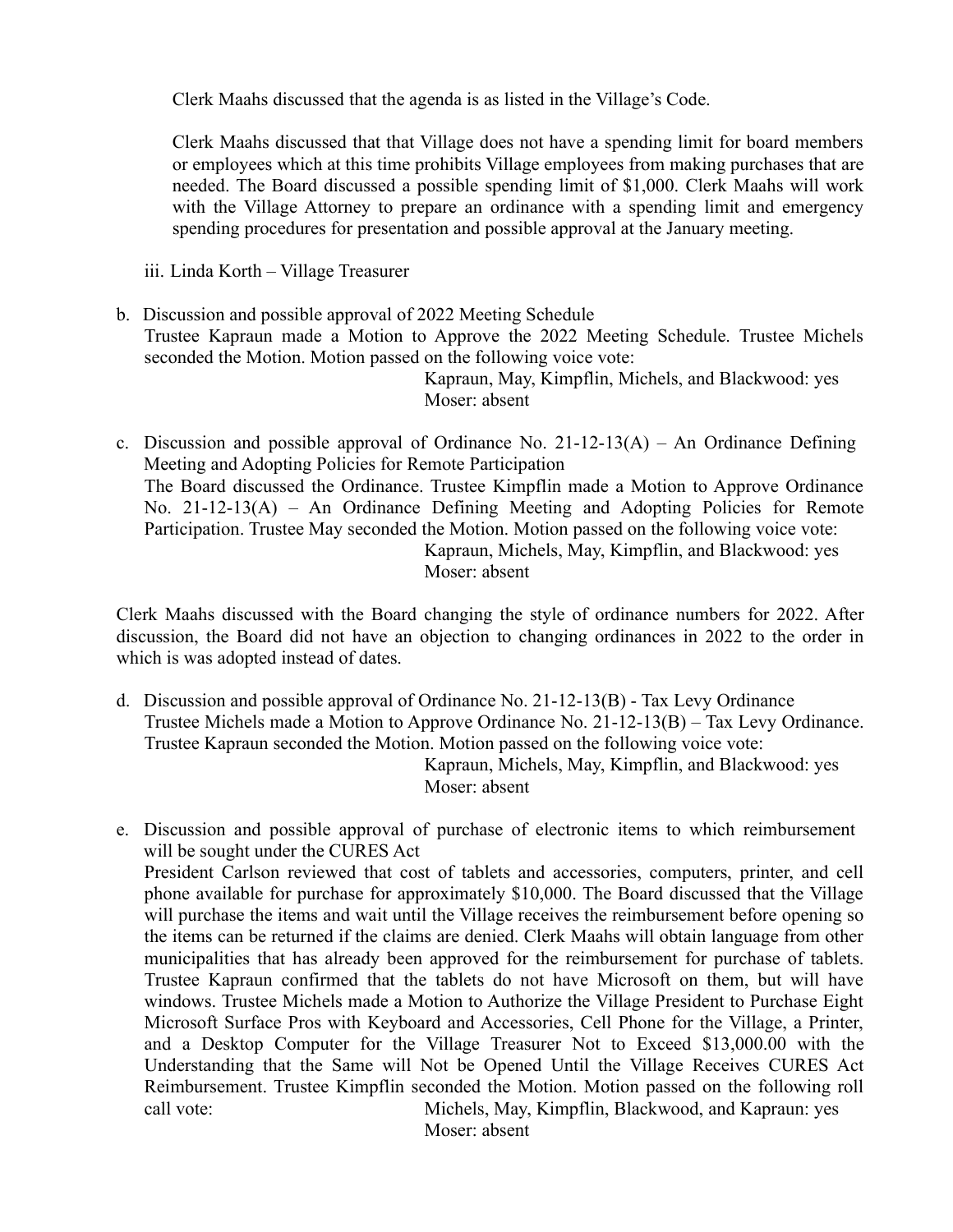f. Discussion and possible approval of increase of gaming fee to \$250.00 per video gaming terminal, if allowable by law Clerk Maahs discussed that the Governor has not signed the bill at the time of the meeting and no action could be taken on it.

The Board discussed that Coupe's licenses expire in August 2022 while the ordinances state that the licenses expire in December. Clerk Maahs will create application forms and email to the owner of Coupe's for completion and return prior to December 31, 2021.

# 5. OLD BUSINESS

# 6. REVIEW AND CORRECTION/APPROVAL OF MINUTES OF PRECEDING MEETING

a. Approval of minutes from November 15, 2021 Regular Board Meeting Trustee Kapraun asked that "resident" replace "residents" at the end of the paragraph discussing online bill pay. Trustee Blackwood made a Motion to Approve Minutes from November 15, 2021 Regular Board Meeting, as Amended. Trustee Michels seconded the Motion. Motion passed on the following voice vote: Kimpflin, Blackwood, Kapraun, Michels, and May: yes Moser: absent

# 7. TREASURER'S REPORT

a. Discussion and possible approval of Treasurer's Report Trustee Blackwood made a Motion to Approve of Treasurer's Report. Trustee Michels seconded the Motion. Motion passed on the following roll call vote:

Kimpflin, Blackwood, Kapraun, Michels, and May: yes Moser: absent

# 8. APPROVAL OF BILLS

a. Discussion and possible approval of bills payable

Clerk Maahs shared that her check includes reimbursement for toner. Trustee Kimpflin made a Motion to Approve the Bills Payable. Trustee Michels seconded the Motion. Motion passed on the following roll call vote: Blackwood, Kapraun, Michels, May, and Kimpflin: yes Moser: absent

Village Attorney Cassandra Gottschalk noted that her firm name should be corrected on the bills payable list to Foster, Buick, Conklin & Lundgren or just Foster Buick.

# 9. COMMITTEE REPORTS

- a. Streets and Alleys/Public Safety
	- Discussion and possible action on property maintenance violations

The Board discussed what action would be taken on properties not previously cited that currently have violations. Trustee Michels noted that 271 W. Hardanger has a lot of construction debris along the back fence and several vehicles that are in violation of the ordinances.

Clerk Maahs confirmed that there was no objection to her approving the follow-up notices to be sent to residents from B&F based upon the direction given at the November board meeting.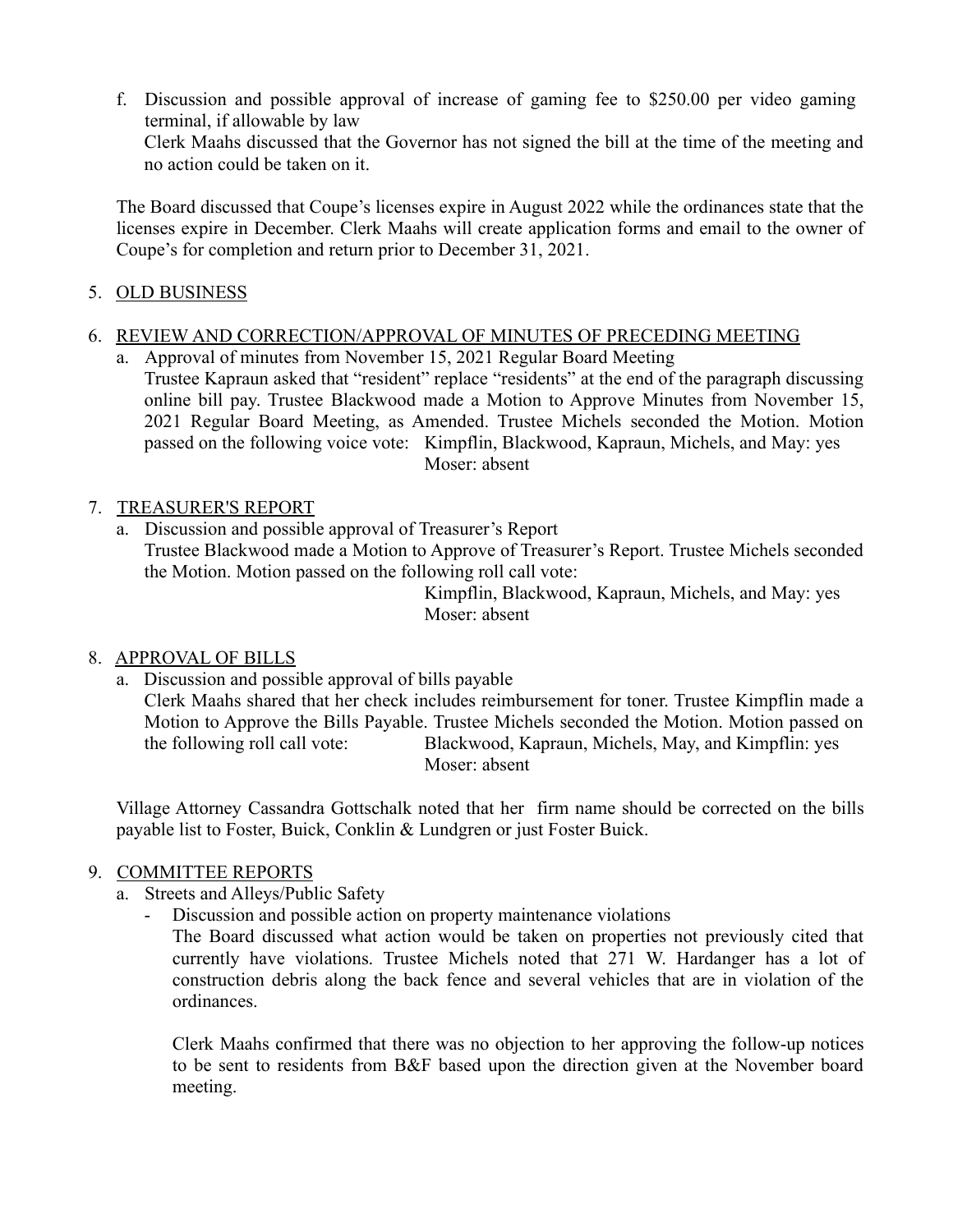Trustee May discussed that a resident contacted B&F and was told the Village issues permits not them. Trustee May spoke with John at B&F who confirmed that they issue the permits for the Village and gave John the residents name/number to follow-up.

Trustee Michels made a Motion to Authorize B&F to go to 271 W. Hardanger for Ordinance Violations. Trustee Kimpflin seconded the Motion. Motion passed on the following roll call vote: Kapraun, Michels, May, Kimpflin, and Blackwood: yes Moser: absent

Village Attorney Gottschalk confirmed that Clerk Maahs will ask B&F to look at 271 W. Hardanger while they are in the Village for other issues.

## b. Water and Refuse

Trustee May confirmed that the garbage company will be at the January meeting to discuss the Village's contract.

## c. Finance and Ordinances/Zoning

Trustee Kapraun discussed his attendance at the public hearing for the slaughterhouse in Lee County. Village Attorney Gottchalk confirmed that the Zoning Board will recommend to the County Board that it not approve the petition for the special use and that the County Board has not heard the petition. The Board discussed the article published on the public hearing in the Daily Chronicle. After discussion on what occurred at the public hearing, Trustee Kapruan and Village Attorney Gottschalk will confer after the Lee County Board agenda is posted for the December 21, 2021 to determine if Village Attorney Gottschalk should attend the county meeting based on if the public comment is before or after the discussion on the petition.

## 10. ITEMS FROM THE VILLAGE ATTORNEY

a. Discussion of revocable license agreement regarding Ryan Wrobel's septic field and possible action regarding the same and/or against Ryan Wrobel for use of Village property without authorization

Village Attorney Gottschalk shared that she communicated with Ryan Wrobel regarding the need for agreement to be signed and the fee to be paid. After Board discussion on how long it has been since the installation of the field and the passing of the agreement, Trustee Michels will reach out to Ryan Wrobel to ask that the agreement be signed and the fees paid for this year and next year prior to the January meeting otherwise further action will be taken.

b. Discussion of appraisal for property near the northeast corner of N. Viking Vie and Hardanger Gate in the Village and possible action on purchase of property or eminent domain procedure

# 11. CLOSED SESSION

Trustee Kimpflin made a Motion to go into Closed Session under 2(c)(5), the Purchase or Lease of Real Property for the Use of the Public Body, Including Meetings Held for the Purpose of Discussing Whether a Particular Parcel Should be Acquired. Trustee Michels seconded the Motion. Motion passed on the following roll call vote at 9:01 p.m.:

> Michels, May, Kimpflin, Blackwood, and Kapraun: yes Moser: absent